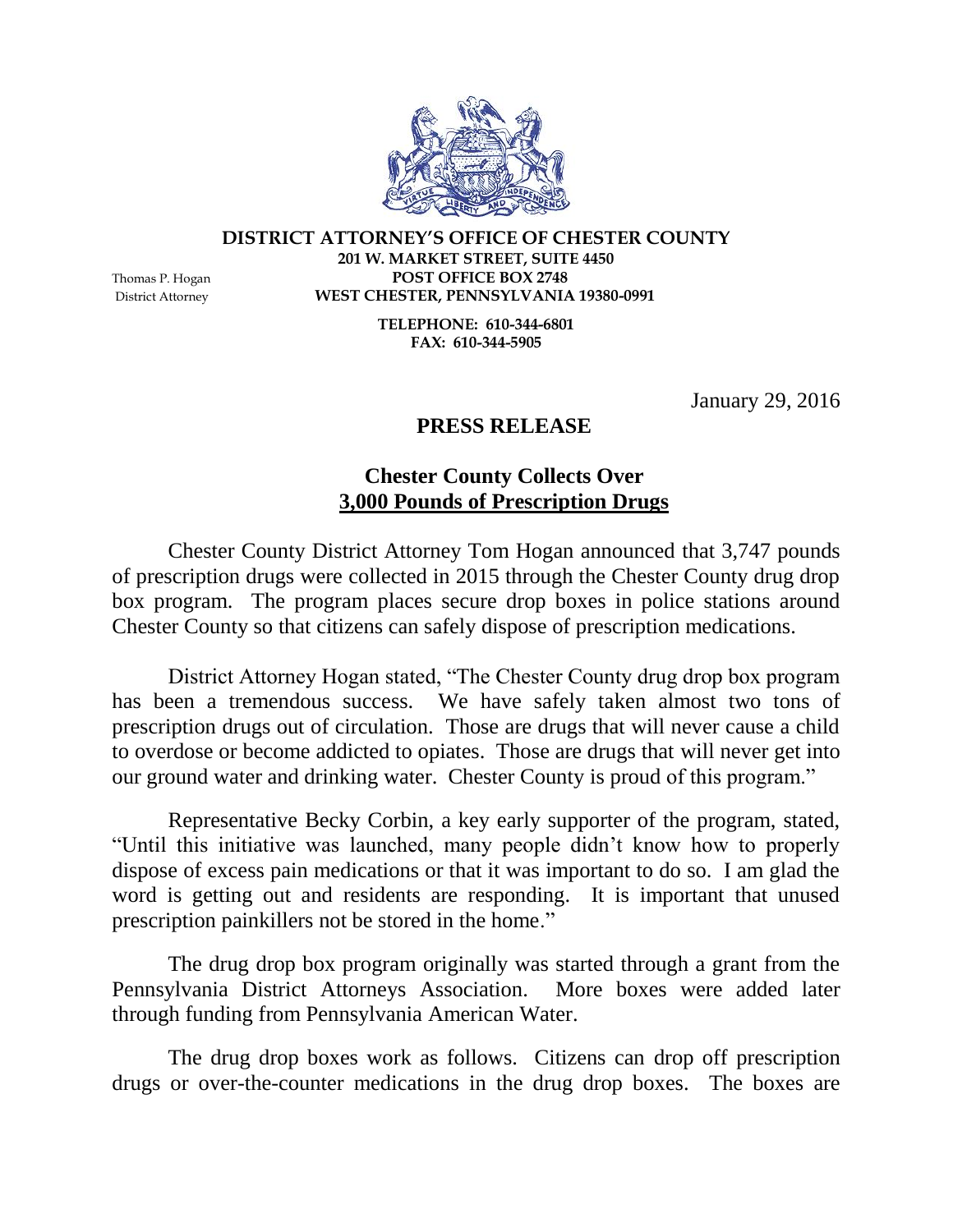secure boxes located in police stations or other safe areas. The drop-offs are anonymous. The medication periodically is picked up by members of the Chester County Detectives and disposed of safely.

Chester County Commissioner Michelle Kichline stated, "Chester County isn't immune to the opiate drug addiction crisis, and while education, treatment and recovery services are very important, so too are programs such as this, that actually take prescription drugs out of circulation. The steady level of drugs being collected month after month indicates that prescription practices need to be addressed, beginning with a reduction in the number of pills like OxyContin, Percocet, and Vicodin being prescribed by hospitals, urgent care facilities, and even family doctors."

West Goshen Police Chief Joe Gleason, one of the participating police departments, stated, "West Goshen Police Department commends the Chester County District Attorney's Office for the drug drop box program. This program provides an invaluable tool for anyone to contribute to the betterment of society by removing the availability of prescription drugs being put into the wrong hands. The residents of West Goshen Township continue to utilize this program daily which indicates the enormous benefit it provides."

According to current statistics, approximately 70% of the United States population will take some type of prescription medication every year. The three most prescribed drugs in the United States are (in order): (1) antibiotics; (2) antidepressants; and (3) opiates, such as oxycodone.

In the Southeastern Pennsylvania region, the largest drug threat currently comes from prescription drugs and heroin, according to the Drug Enforcement Administration. This is the first time in the history of the region that prescription drugs have emerged as the largest threat.

Nationwide, more people are dying from prescription drug overdoses than from overdoses of any and all illegal drugs (including heroin, cocaine, and amphetamines). In Chester County for 2015, there were 57 overdose deaths. Out of these deaths, prescription drugs were involved in 42 deaths.

The most abused prescription drugs in the United States today are opioids, such as oxycodone. A few simple statistics show the explosive growth of this class of drugs. In 1998, 11.5 tons of oxycodone were produced world-wide. By 2010, 122.5 tons of oxycodone were produced. Over 80% of the oxycodone produced is consumed in the United States.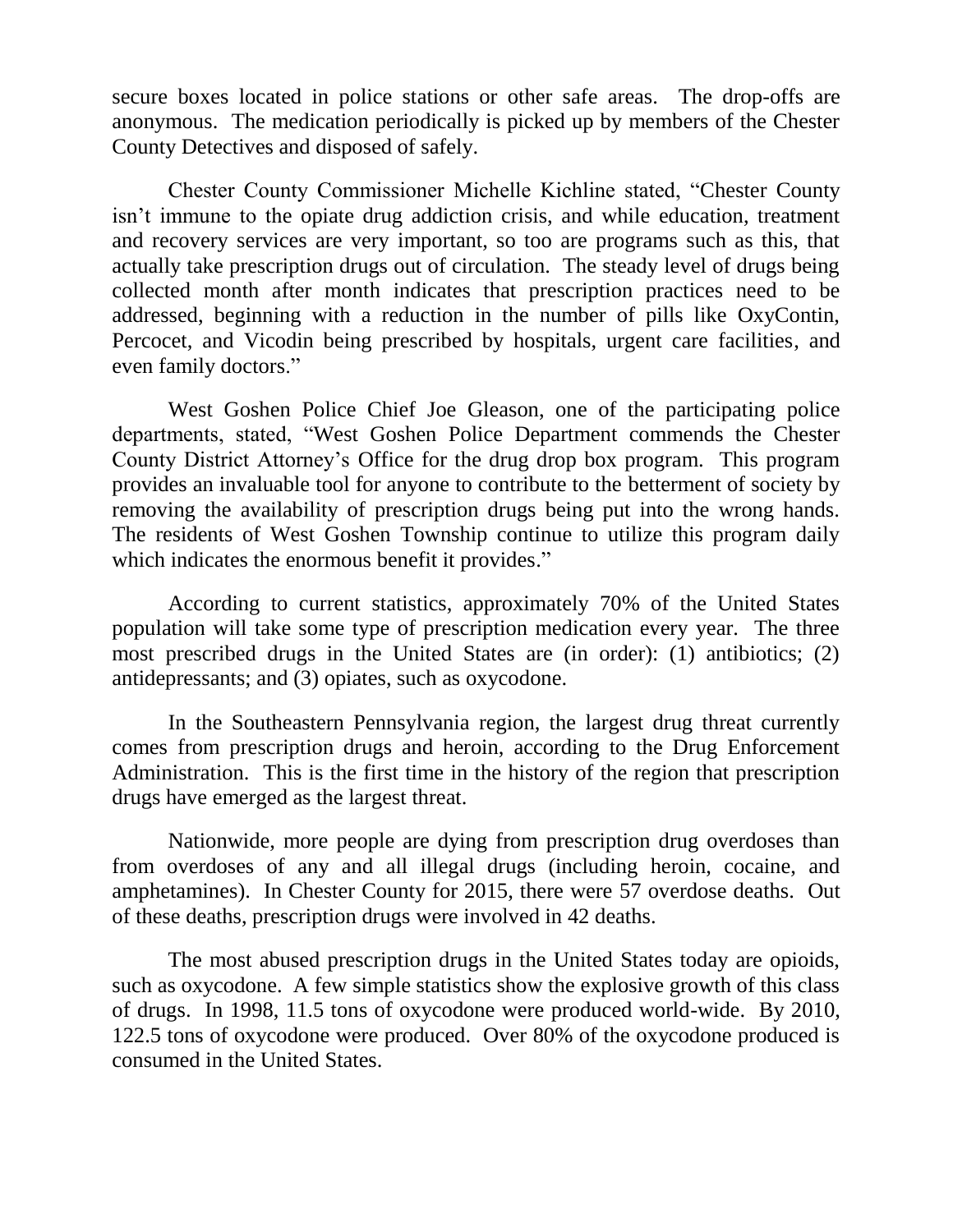Vince Brown, the Executive Director of Chester County's Drug & Alcohol Services, stated, "The success of the program is huge and the impact on our communities is significant. There is a direct link between the availability of prescription medication and the heroin epidemic and overdose deaths we're facing nationally, in Pennsylvania and right here in Chester County. What experts know is that individuals with heroin addictions today are younger and more frequently getting hooked on drugs 'not on the street,' but 'in the medicine cabinet.' Raising awareness and getting the medications out of the house and disposed of properly means a safer environment for our children, families, and communities."

District Attorney Hogan added, "When we started this program, we expected to see a large amount of prescription drugs turned in at first, but then for the amounts to decrease. Instead, we have seen a steady supply of prescription drugs being collected every month, demonstrating the prevalence of prescription drugs in our society, particularly opioids. This program is part of Chester County's multidisciplinary approach to fighting the problems caused by drug abuse."

The drug drop boxes can be found at the following locations:

Caln Township Police Department 253 Municipal Drive Thorndale, PA 19320 City of Coatesville Police Department 1 City Hall Coatesville, PA 19320 East Brandywine Twp. Police Department 1212 Horseshoe Pike Downingtown, PA 19335 Kennett Square Borough Police Department 115 N. Broad Street Kennett Square, PA 19348 New Garden Township Police Department 8934 Gap Newport Pike Landenburg, PA 19350 North Coventry Township

Police Department 845 South Hanover Street Pottstown, PA 19464

Tredyffrin Township Police Department 1100 DuPortail Road Berwyn, PA 19312

Valley Township Police Department 890 W. Lincoln Highway Coatesville, PA 19320

Upper Uwchlan Township Police Department 140 Pottstown Pike Chester Springs, PA 19425

West Brandywine Twp. Police Department 198 Lafayette Road Coatesville, PA 19320

West Caln Township Police Department 721 W Kings Highway Coatesville, PA 19320

West Goshen Township Police Department 1025 Paoli Pike West Chester, PA 19382